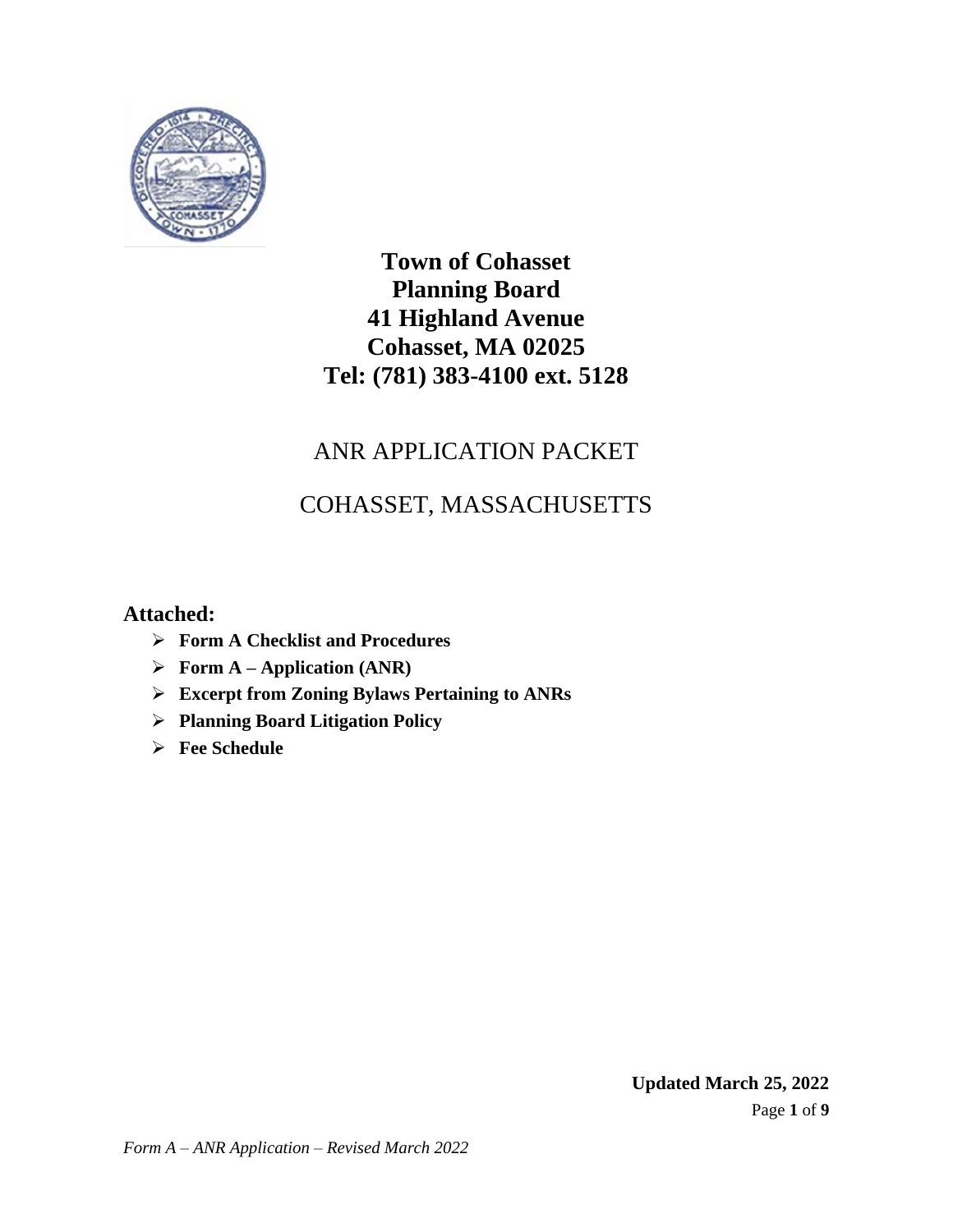

## **FORM A - PROCEDURES**

- 1. Submit the following to the Planning Board Office:
	- $\Box$  1 copy of Mylar of the plan
	- Form  $A ANR$  Application signed by *both* the Applicant and the Landowner
	- 3 copies of the Form A-ANR Application signed by *both* the Applicant *and* the Landowner, including 3 copies of the plans
	- Cohasset Planning Board Statement of Litigation Policy signed by *both* the Applicant or Representative *and* the Owner.
	- Appropriate application fee as per the Planning Board Fee Schedule
	- $\Box$  Contact the Planning Board Office to see when this can be put on an upcoming agenda. Dates of meetings of the Planning Board are listed on the Town's website. Please note, ANR's may require review by Town Counsel per Planning Board Chair discretion, and this can impact when you will be on the agenda.
- 2. The Planning Board Staff will review the packet for completeness and date stamped as "RECEIVED".
- 3. The Planning Board Staff will bring date stamped copies to the Town Clerk who will also date stamp the packet as "RECEIVED". The Town Clerk will retain one copy for the Town Clerk files.
- 4. The Planning Board Staff will schedule a date and time for the Board's review of the Form A. The Board generally meets on Wednesday evenings twice a month.
- 5. There should be an applicant representative present at the Planning Board meeting should the Board have any questions
- 6. If the plan is approved, the mylar will be endorsed and returned to the applicant for filing in the Norfolk County Registry of Deeds, at Dedham, Mass.
- 7. If the applicant would like a signed copy of the plans for his/her own records, an extra copy must be provided to the Planning Office.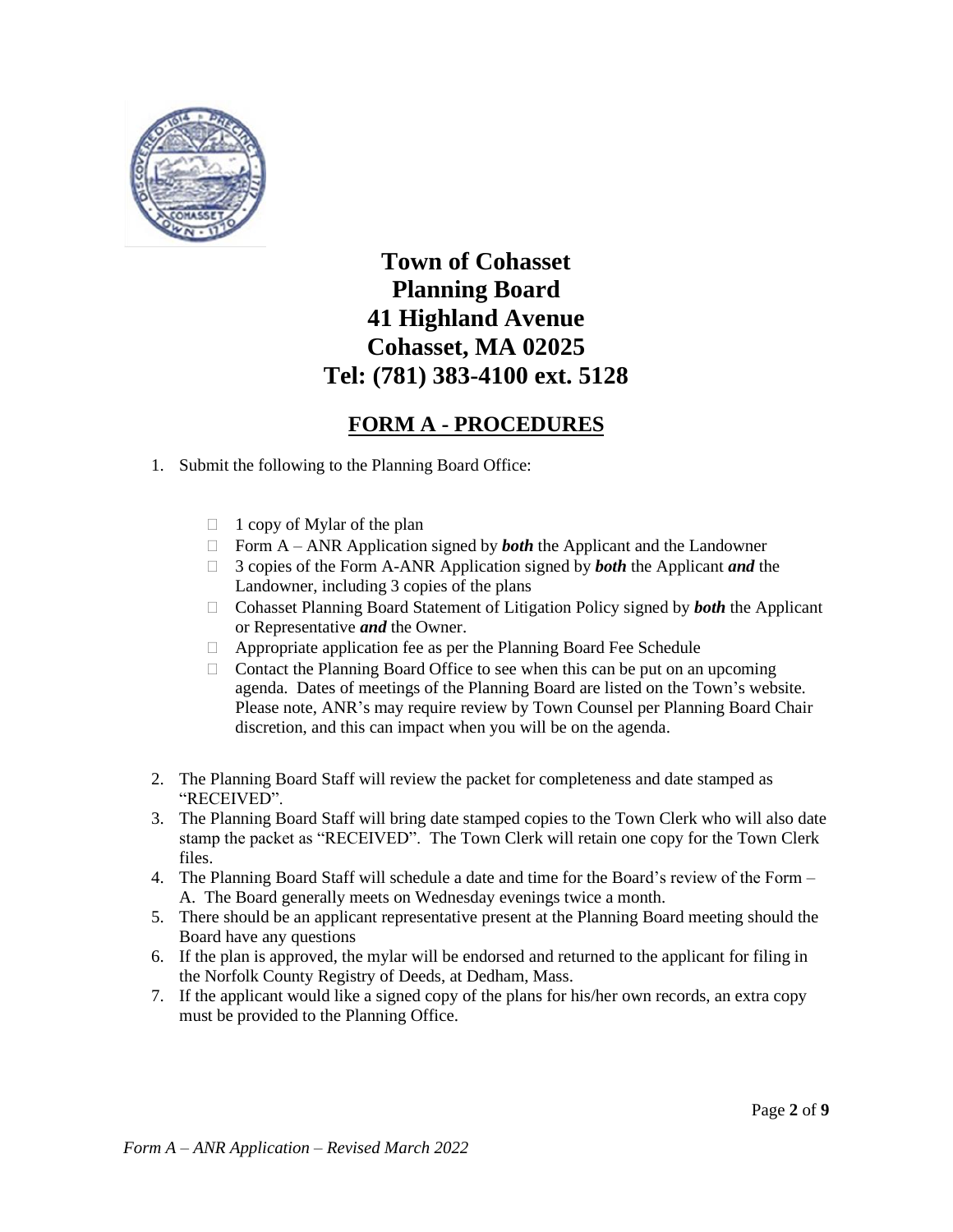

## **FORM A – ANR APPLICATION**

Date: \_\_\_\_\_\_\_\_\_\_\_\_\_\_\_\_\_

To: Town Clerk

The undersigned, believing that the accompanying plan of property in the Town of Cohasset does not constitute a subdivision within the meaning of the Subdivision Control Law, has submitted said plan for determination and endorsement that Planning Board's approval under the Subdivision Control Law not required.

The undersigned believes that the division of land shown on this plan is not a subdivision for the following reason:

\_\_\_\_\_\_\_\_\_\_\_\_\_\_\_\_\_\_\_\_\_\_\_\_\_\_\_\_\_\_\_\_\_\_\_\_\_\_\_\_\_\_\_\_\_\_\_\_\_\_\_\_\_\_\_\_\_\_\_\_\_\_\_\_\_\_\_\_\_\_\_\_\_\_\_

| Address $\&$ Phone #:                        |                                                                                                                       |             |
|----------------------------------------------|-----------------------------------------------------------------------------------------------------------------------|-------------|
|                                              | <u> 1980 - Andrea Andrea Andrea Andrea Andrea Andrea Andrea Andrea Andrea Andrea Andrea Andrea Andrea Andrea Andr</u> |             |
|                                              |                                                                                                                       |             |
| Address $\&$ Phone #:<br>$Cell$ Phone $\#$ : |                                                                                                                       |             |
|                                              |                                                                                                                       | Page 3 of 9 |

*Form A – ANR Application – Revised March 2022*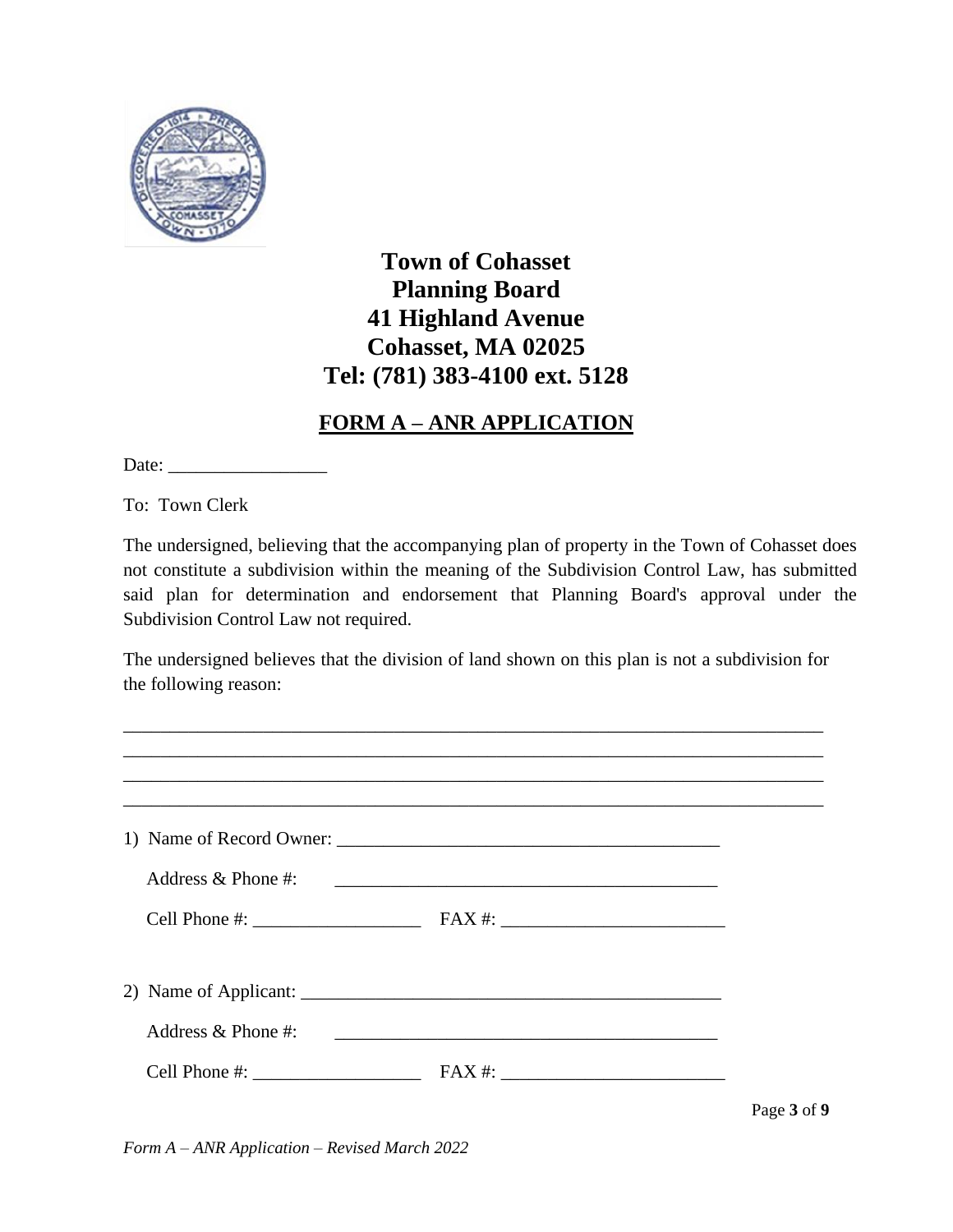3) Zoning Classification: \_\_\_\_\_

4) Assessors Map # \_\_\_\_\_\_\_\_\_\_\_ Plot: \_\_\_\_\_\_\_\_\_

5) Deed of Property Recorded in Norfolk County Registry:

Book: \_\_\_\_\_\_\_\_\_\_ Page: \_\_\_\_\_\_\_\_\_\_\_

6) Location and description of property sufficient for identification:

\_\_\_\_\_\_\_\_\_\_\_\_\_\_\_\_\_\_\_\_\_\_\_\_\_\_\_\_\_\_\_\_\_\_\_\_\_\_\_\_\_\_\_\_\_\_\_\_\_\_\_\_\_\_\_\_\_\_\_\_\_\_\_\_\_\_\_\_\_\_\_\_\_\_\_

\_\_\_\_\_\_\_\_\_\_\_\_\_\_\_\_\_\_\_\_\_\_\_\_\_\_\_\_\_\_\_\_\_\_\_\_\_\_\_\_\_\_\_\_\_\_\_\_\_\_\_\_\_\_\_\_\_\_\_\_\_\_\_\_\_\_\_\_\_

\_\_\_\_\_\_\_\_\_\_\_\_\_\_\_\_\_\_\_\_\_\_\_\_\_\_\_\_\_\_\_ \_\_\_\_\_\_\_\_\_\_\_\_\_\_\_\_\_\_\_\_\_\_\_\_\_\_\_\_\_

Signature of Owner Signature of Applicant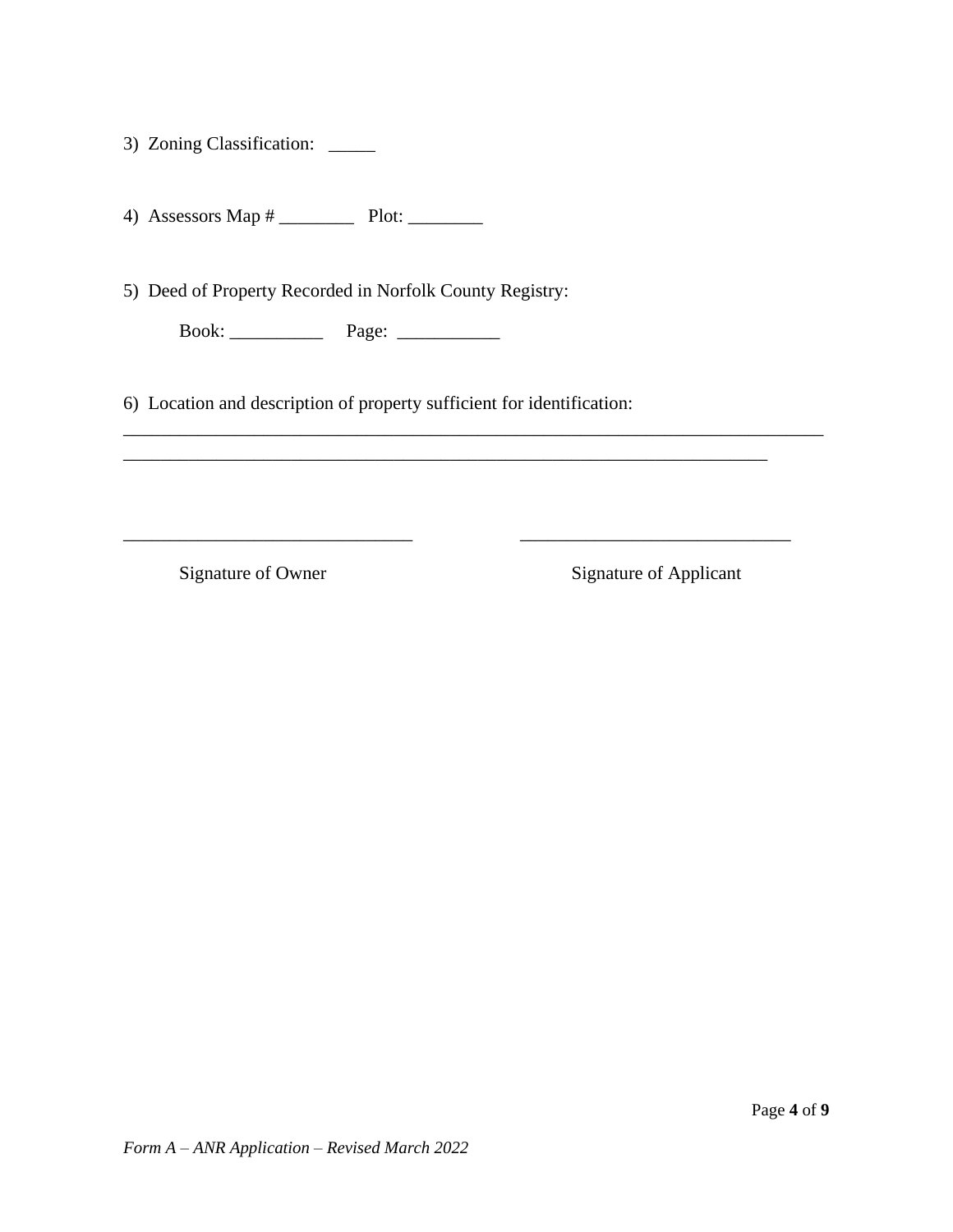

## **Excerpt from Zoning Bylaws Pertaining to Requirements for a Form-A**

## **PLANS BELIEVED NOT TO REQUIRE APPROVAL**

### A. **SUBMISSION PROCEDURES & FEES**:

1. Any person who wishes to cause to be recorded in the Registry of Deeds or to be filed with the Land Court, a plan of land, and who believes that the plan does not require approval under the Subdivision Control Law may submit the plan to the Board as permitted by Section 81-P, Chapter 41, of the General Laws and in accordance with these rules and regulations.

2. Said person shall file with the Planning Board an approved application form (attached), with an original and six (6) prints of the plan. Such application shall be accompanied by evidence intended to show that said plan does not require approval under the Subdivision Control Law. Said person, in accordance with Chapter 41, Section 81-T, General Laws, shall give written notice by delivery or registered mail, to the Town Clerk stating the date of submission of the plan to the Planning Board. If such notice is given by delivery, the Town Clerk shall, if required, give written receipt thereof to the person who delivered such notice.

3. All engineering and legal fees and expenses of the Board incurred by the Board in connection with reviewing a proposed plan or monitoring a particular subdivision whether or not approval under the Subdivision Control Law is required shall be reimbursed by the applicant who will deliver to and maintain with the Town Treasurer a deposit sufficient at all times to cover these costs in accordance with the fee schedule of the Board, as shown in Appendix A.

4. A submission shall not be deemed complete unless and until the applicant has provided deposits for engineering, legal and the Board's expenses -- if the Board has not waived the deposit requirement in writing.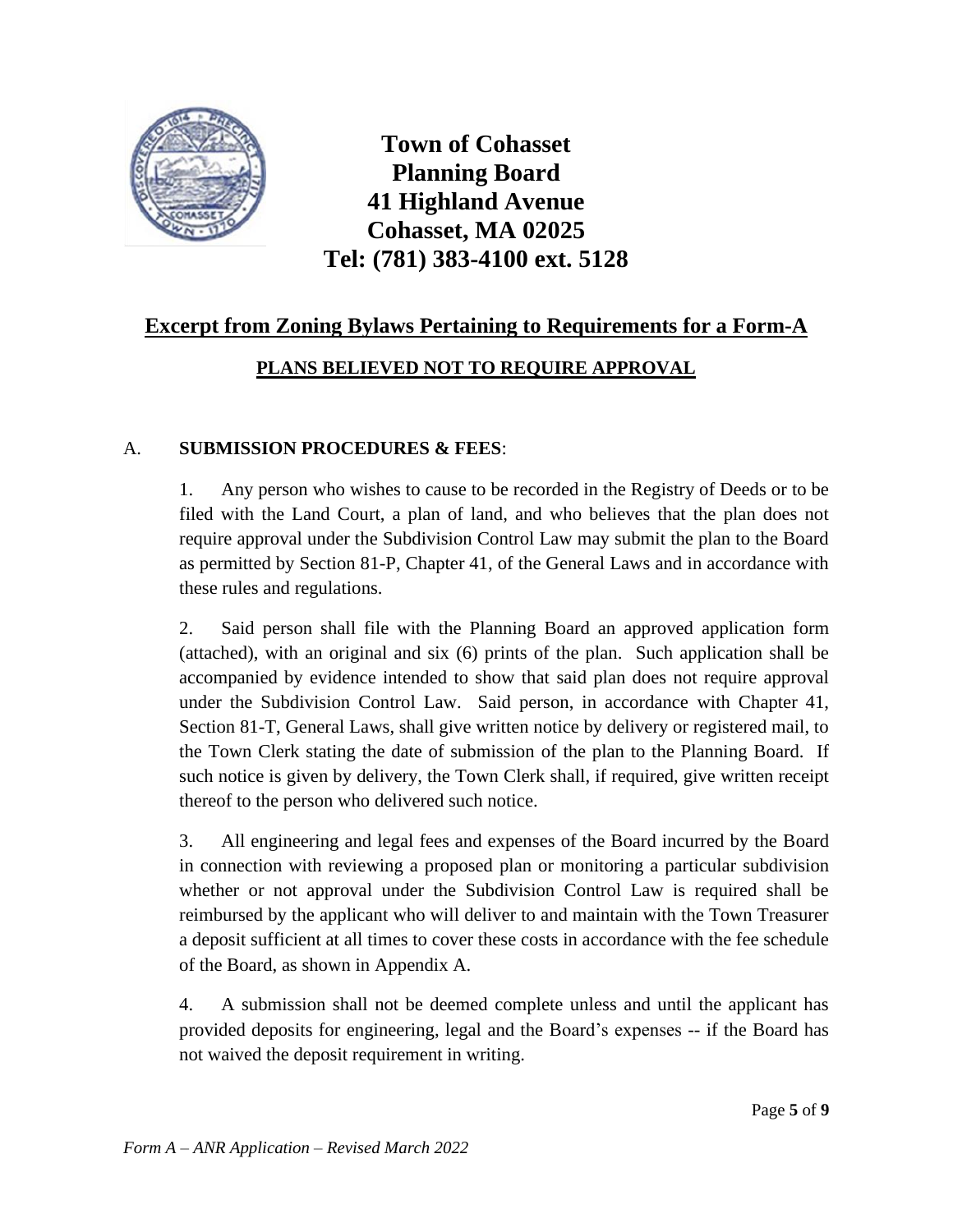#### B. **CONTENTS OF PLANS BELIEVED NOT TO REQUIRE APPROVAL**

Any plans submitted under this section shall be of minimum dimensions of nine inches (9") by twelve inches (12") and of maximum dimensions of twenty-four inches (24") by thirty-six (36") or such other sizes as may be specified by the Registry of Deeds or by Land Court. All plans shall contain the following:

- 1. Title block, containing the following information:
	- a Name of owner on record.
	- b Title, date of plan and scale.
	- c Name and address of registered land surveyor.

d - The statement "Approval not Required Under the Subdivision Control Law" and sufficient space thereunder for the date and signatures of all members of the Board.

- e Date of survey and/or source of information.
- f A space for dating and describing revisions.
- 2. North point.
- 3. Existing and proposed boundary lines, including dimensions and areas of all lots shown.
- 4. Existing and proposed streets, byways, and easements.
- 5. Location of all existing buildings, structures, and bounds. In instances where a new lot line is being created, the Planning Board may require field verification of building setbacks from existing or new property lines.
- 6. Lots and/or house numbers.
- 7. Names of all abutters as they appear on the most recent tax list.
- 8. Zoning classification(s) and location of any zoning district boundaries that may lie within the locus of the plan.
- 9. Identify any areas(s) within the locus which lie(s) within a Flood Plain and Watershed Protection District.
- 10. Notice of any decisions of the Zoning Board of Appeals including but not limited to variances and exceptions regarding the land or any building thereon.
- 11. A locus map at 800 feet to the inch.
- 12. Any other information necessary for the Board's determination.

### C. **APPROVAL PROCESS**

The Planning Board may refer any plans so submitted to other town agencies or its consultants.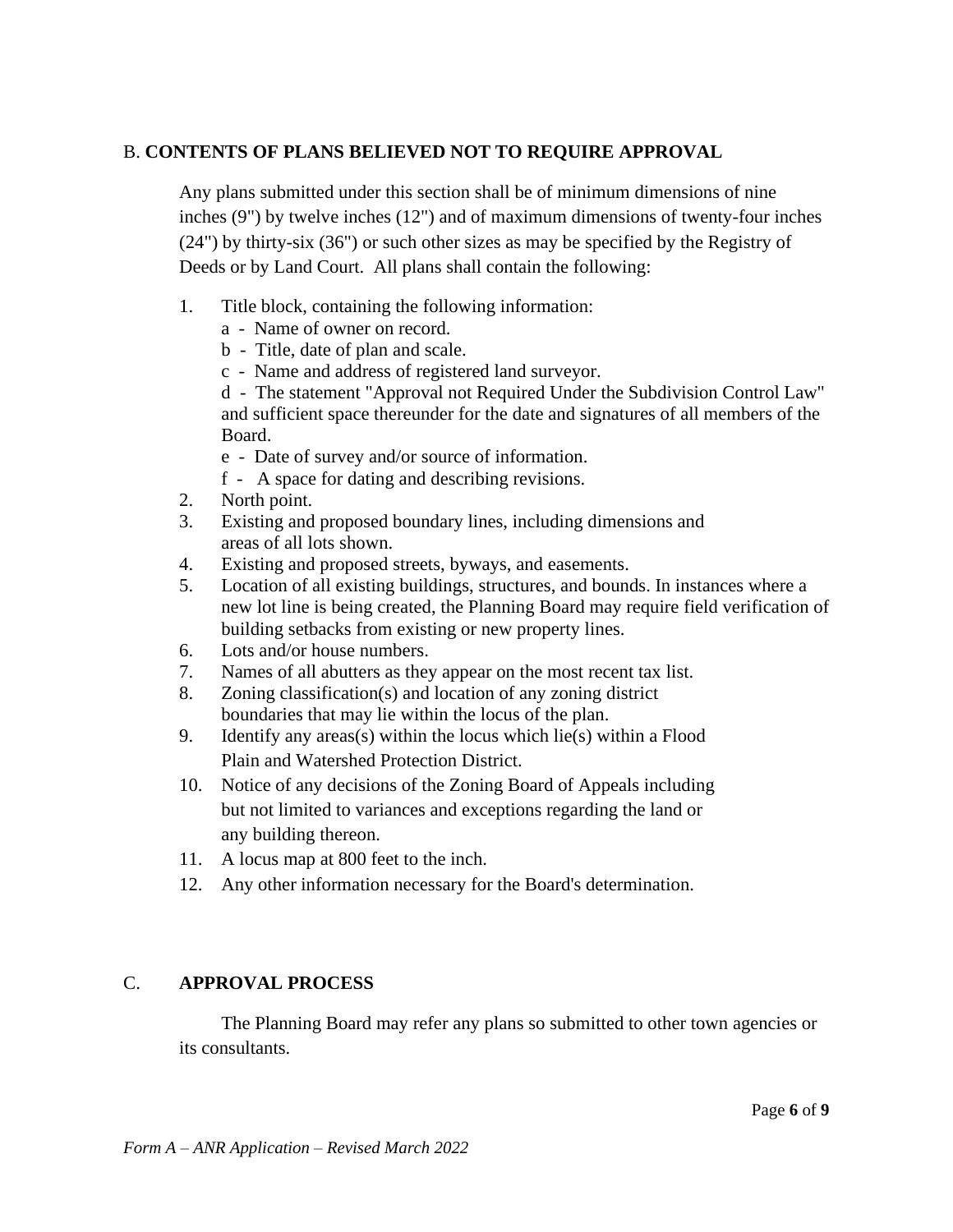If the Board determines that the plan does not require approval, it shall forthwith, without a public hearing, endorse on the plan under the words "Approval Not Required Under the Subdivision Control Law" or words of similar import. In general, the position of the Planning Board is that any way in existence when the Subdivision Control Law became effective is insufficient, unsuitable, and inadequate to provide for the needs of vehicular traffic to the extent that it falls short of the Minimum Common Driveway Standards of the Cohasset Planning Board.

The Planning Board may add to such endorsement a statement as to the reason approval is not required or such other statement as may be deemed appropriate by the Planning Board.

Such endorsement shall not be deemed to constitute any determination of compliance with the requirements of the Zoning Bylaw. Following endorsement, said plan shall be returned to the applicant, and the Planning Board shall notify the Town Clerk in writing of its action.

If the board determines that the plan does require approval under the Subdivision Control Law, it shall, within twenty-one (21) days of the submission of the plan, give written notice of its determination to the Town Clerk and the applicant, and return the plan without endorsement. The applicant may submit the plan for approval as provided by law and by these rules and regulations or may appeal from the determination of the Board in the manner provided in Section 81-BB of Chapter 41, of the General Laws.

If the Planning Board fails to act upon a plan submitted under this section or fails to notify the Town Clerk and the person submitting the plan of its action within twentyone (21) days after its submission, it shall be deemed to have determined that approval under the Subdivision Control Law is not required, and the Board shall forthwith make such endorsement on said plan, or on the failure of the Board to do so forthwith, the Town Clerk shall issue a certificate to the same effect.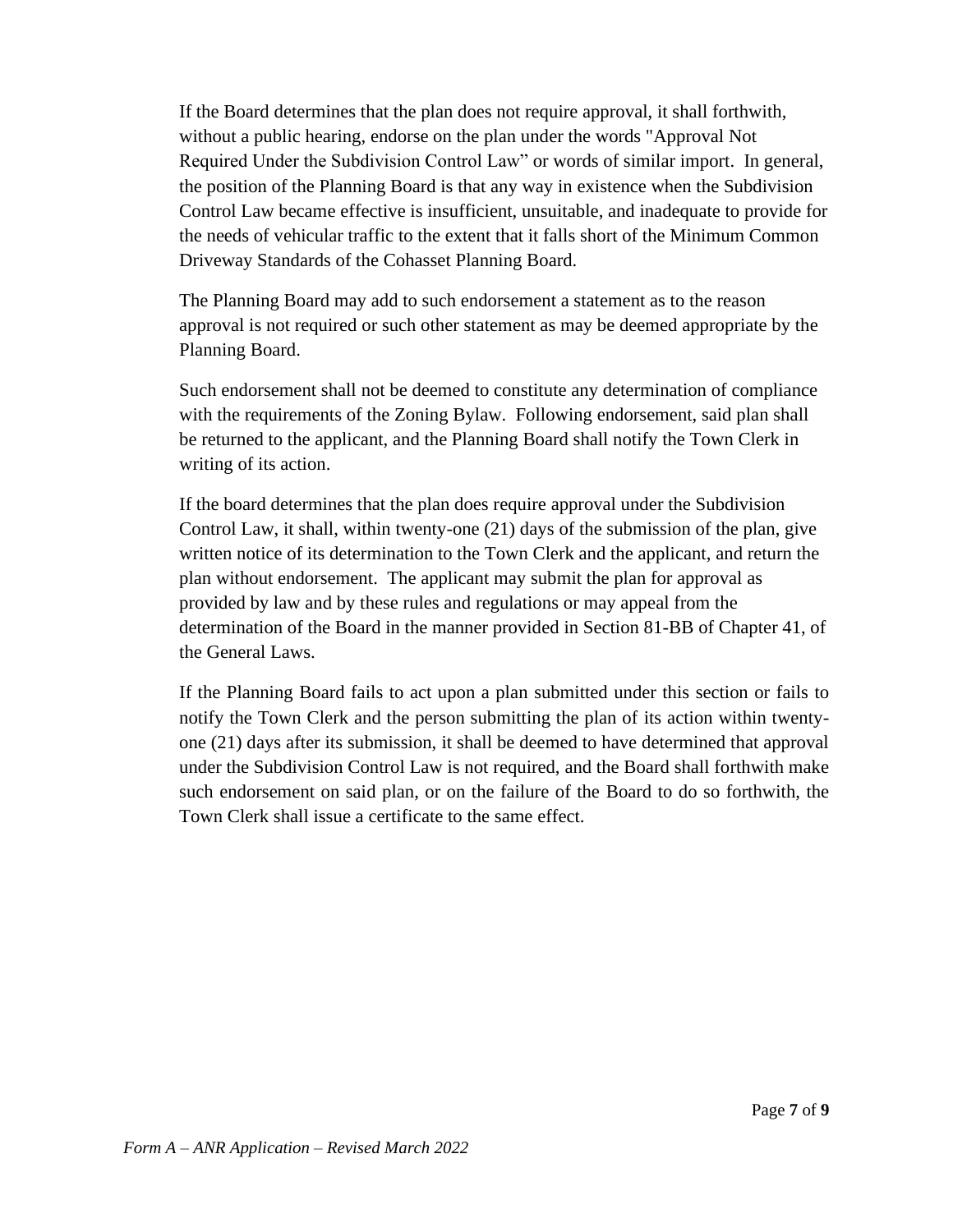

## **COHASSET PLANNING BOARD STATEMENT OF LITIGATION POLICY**

### **THE APPLICANT** *AND* **LANDOWNER MUST READ AND ACKNOWLEDGE THE FOLLOWING POLICY OF THE PLANNING BOARD.**

When an application has been approved by the Planning Board, either in whole or with conditions, Town Counsel will not primarily defend any appeal against such approval brought by parties claiming to be aggrieved, without the express written consent of both the Chairman of the Planning Board and the Town Manager.

The successful Applicant is the appropriate party to bear expenses associated with defending an approval, be it a Special Permit, Site Plan Review, Subdivision or, Form A –Approval Not Required (ANR).

### **SIGN FOR ACKNOWLEDGEMENT OF THE LITIGATION POLICY:**

Date: \_\_\_\_\_\_\_\_\_ \_\_\_\_\_\_\_\_\_\_\_\_\_\_\_\_\_\_\_\_\_\_\_\_\_\_\_\_\_\_\_\_\_\_\_\_\_\_\_\_\_\_\_\_\_\_\_\_\_\_\_

 $Signature(s)$  of Applicant(s) or Representatives, if any

Date: \_\_\_\_\_\_\_\_\_ \_\_\_\_\_\_\_\_\_\_\_\_\_\_\_\_\_\_\_\_\_\_\_\_\_\_\_\_\_\_\_\_\_\_\_\_\_\_\_\_\_\_\_\_\_\_\_\_\_\_\_\*\*

Signature(s) of Owner(s)

### **I HAVE READ AND UNDERSTAND THE RULES OF PROCEDURE OF THE PLANNING BOARD:**

Date:

Signature(s) of Applicant(s) or Representatives, if any

Date: \_\_\_\_\_\_\_\_\_ \_\_\_\_\_\_\_\_\_\_\_\_\_\_\_\_\_\_\_\_\_\_\_\_\_\_\_\_\_\_\_\_\_\_\_\_\_\_\_\_\_\_\_\_\_\_\_\_\_\_\_\*\*

Signature(s) of Owner(s) *\*\*APPLICATION MUST BE SIGNED BY BOTH APPLICANT (OR REPRESENTATIVE) AND LANDOWNER*.